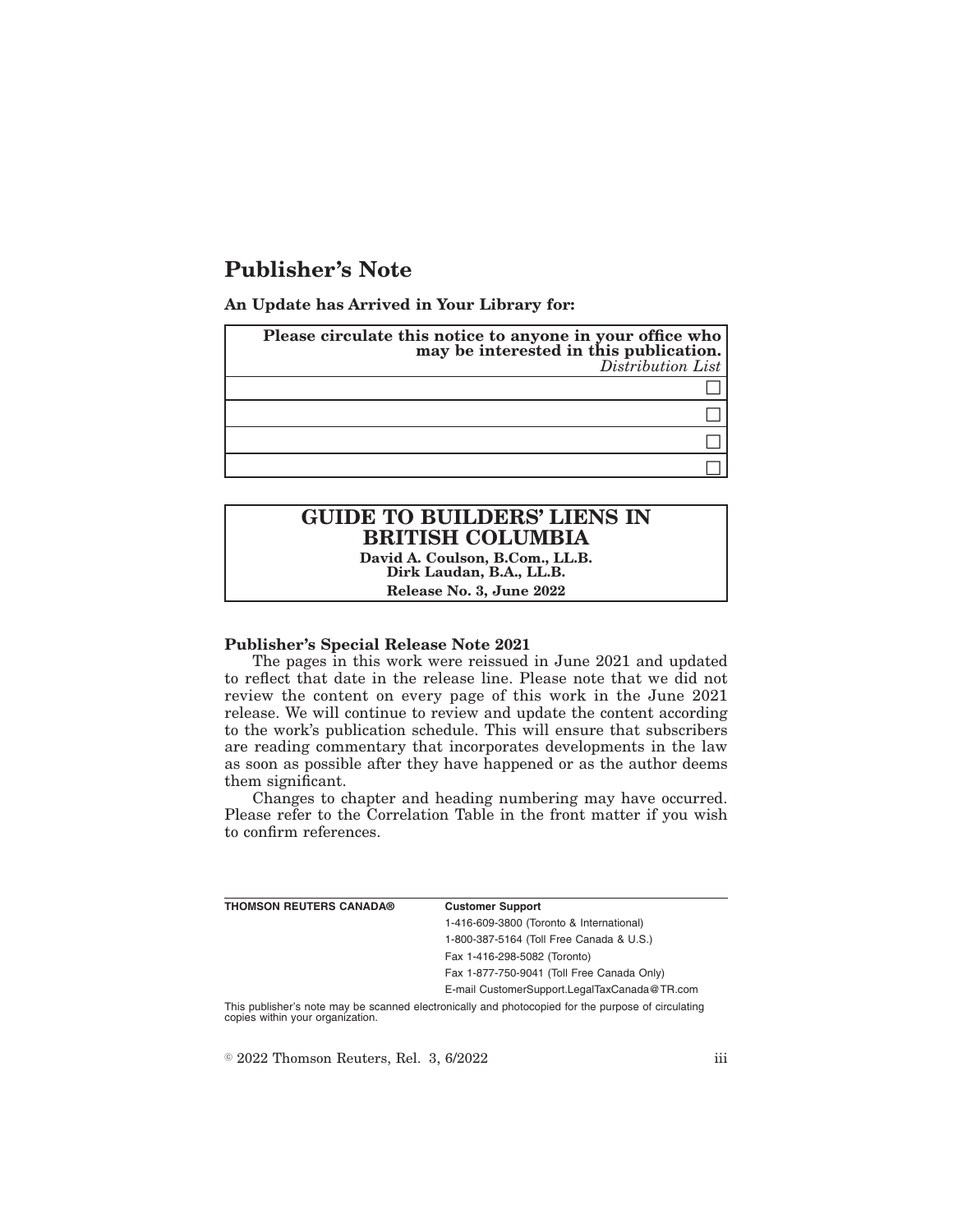This publication features a comprehensive analysis of builders' liens law and practice in British Columbia. It is compact, practical and designed for everyday use.

This release features additions to Appendix B. Builders Lien Act – Case Law Digests. This release also features the addition to Appendix E. Related Legislation of Bill 11 – *Commercial Liens Act*.

### **Highlights**

- E **Builders Lien Act Case Law Digests Construction Law — Construction and Builders' Liens — Holdback — Miscellaneous —** Board of Education hired contractor to build school — After default on contract, board terminated contractor's right to continue with work, made demand to insurer under performance bond, and hired new builder — Hearing was held regarding payment of holdback under *Builders Lien Act* — As initial contract has not been completed, abandoned or terminated within meaning of s.  $8(2)(a)$  of Act, board was required to retain holdback until expiry of 55 days following substantial completion of work under contract with new builder — Clear intention of new contract with new builder was that original contract remained in force and was to be completed, with new builder assuming rights and obligation — This interpretation was consistent with scheme intention of Act: *The Board of Education of School District No. 43 (Coquitlam) v. Zurich Insurance Company Ltd.*, 2021 CarswellBC 2633, 2021 BCSC 1633, N. Smith J., In Chambers (B.C.S.C.).
- E **Related Legislation Bill 11 –** *Commercial Liens Act* **—** On March 7, 2022, Bill 11-*Commercial Liens Act* will, when passed, govern the law of liens for service providers who provide labour or materials to restore, improve, store, transport, carry, tow or salvage goods. The current system, which is governed by the *Repairers Lien Act*, the *Warehouse Lien Act* and *Livestock Lien Act*, will be repealed. A key aspect of the Act is its integration with the *Personal Property Security Act* and the public registry for the PPSA, the British Columbia Personal Property Registry. The Act will create a new type of lien in the PPR, referred to as commercial liens. The Act will give a repairer the choice of holding possession of the property to maintain a lien or returning the property to the customer in exchange for a written acknowledgment that can be used to register the lien in the PPR. For non-serial number goods that are too large